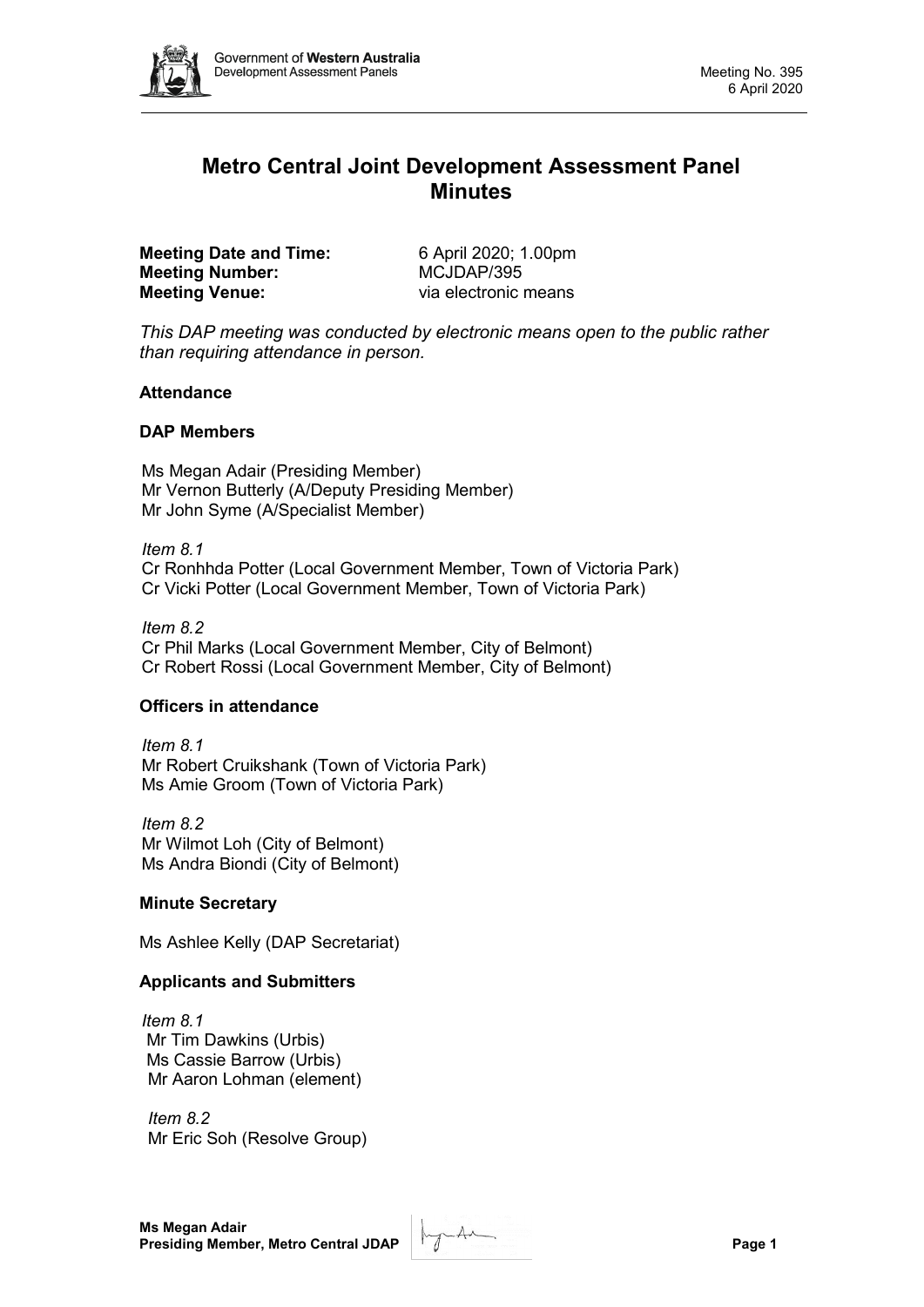

#### **Members of the Public / Media**

There were 2 members of the public in attendance.

#### **1. Declaration of Opening**

The Presiding Member declared the meeting open at 1.04pm on 6 April 2020 and acknowledged the traditional owners and pay respect to Elders past and present of the land on which the meeting was being held.

The Presiding Member announced the meeting would be run in accordance with the DAP Standing Orders 2017 under the *Planning and Development (Development Assessment Panels) Regulations 2011*.

The Presiding Member advised that in accordance with Section 5.16 of the DAP Standing Orders 2017 which states *'A person must not use any electronic, visual or audio recording device or instrument to record the proceedings of the DAP meeting unless the Presiding Member has given permission to do so.',* the meeting would not be recorded.

In response to the COVID-19 situation, this meeting was convened via electronic means. Members were reminded to announce their name and title prior to speaking.

#### **2. Apologies**

Ms Rachel Chapman (Deputy Presiding Member)

#### **3. Members on Leave of Absence**

Nil

#### **4. Noting of Minutes**

DAP members noted that signed minutes of previous meetings are available on the [DAP website.](https://www.dplh.wa.gov.au/about/development-assessment-panels/daps-agendas-and-minutes)

#### **5. Declaration of Due Consideration**

All members declared that they had duly considered the documents.

#### **6. Disclosure of Interests**

DAP Member, Ms Rachel Chapman, declared an Impartiality Interest in item 8.2. Ms Chapman is a director and shareholder of Taylor Burrell Barnett who have current contracts with the City of Belmont to provide planning and design services relating to the DA 6 Structure Plan, Golden Gateway Precinct Structure Plan and Great Eastern Highway Corridor Strategy. The subject land is within the study area of the Great Eastern Highway Corridor Strategy.

In accordance with section 4.6.1 and 4.6.2 of the DAP Standing Orders 2017, the Presiding Member determined that the member listed above, who had disclosed an impartiality interest, was not permitted to participate in discussion and voting on the items.

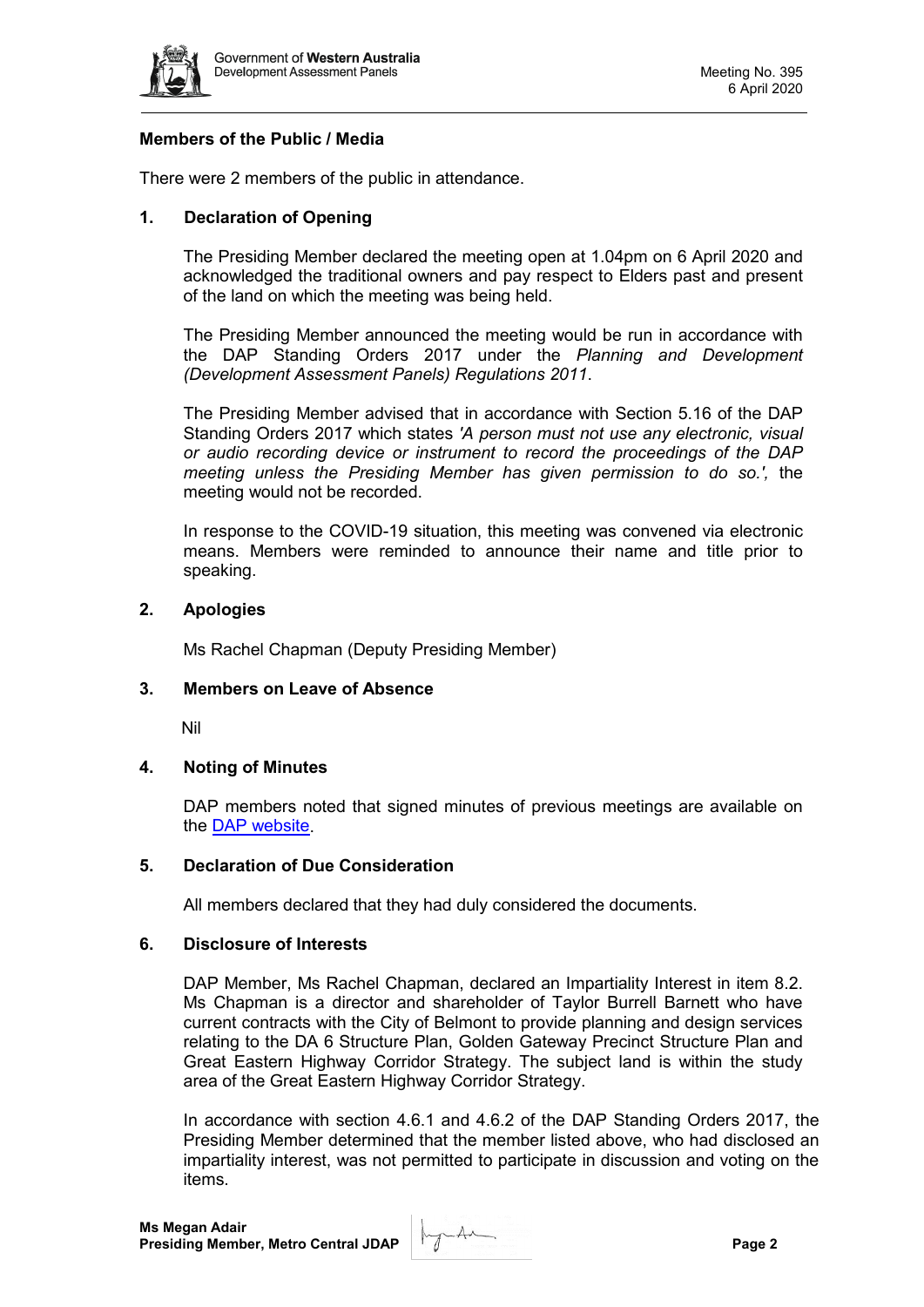

# **7. Deputations and Presentations**

- **7.1** Mr Aaron Lohman (element) addressed the DAP against the application at Item 8.1 and responded to questions from the panel.
- **7.2** Ms Cassie Barrow (Urbis) addressed the DAP in support of the application at Item 8.1 and responded to questions from the panel.
- **7.3** The Town of Victoria Park officers addressed the DAP in relation to Item 8.1 and responded to questions from the panel.

#### *The presentations at Item 7.1 – 7.3 was heard prior to the application at Item 8.1*

**7.4** The City of Belmont officers responded to questions from the panel in relation to Item 8.2.

#### *The presentations at Item 7.4 was heard prior to the application at Item 8.2.*

# **8. Form 1 – Responsible Authority Reports – DAP Application**

| <b>Property Location:</b>       | 605 Albany Highway, Victoria Park                       |
|---------------------------------|---------------------------------------------------------|
| <b>Development Description:</b> | Proposed Alterations and Additions to Existing<br>Hotel |
| Applicant:                      | Australian Venue Company C/- Urbis Pty Ltd              |
| Owner:                          | <b>Bareena Property Pty Ltd</b>                         |
| Responsible Authority:          | Town of Victoria Park                                   |
| DAP File No:                    | DAP/20/01737                                            |
|                                 |                                                         |

#### **REPORT RECOMMENDATION**

**Moved by:** Mr John Syme **Seconded by:** Cr Vicki Potter

*With the agreement of the mover and seconder the following amendments were made to the report recommendation;*

(i) To add a new Condition No. 25 to read as follows:

This decision constitutes planning approval only and is valid for a period of four (4) years from the date of approval. If the subject development is not substantially commenced within the four (4) year period, the approval shall lapse and be of no further effect.

**REASON:** Given the current uncertain environment and the unprecedented circumstances which will change the way that services and businesses will be operating for at least the next 6 months, it is unreasonable to expect that the conditions required to be cleared prior to substantial commencement would be able to be acted upon in a timely and efficient manner. It is therefore necessary to provide a longer period for approval.

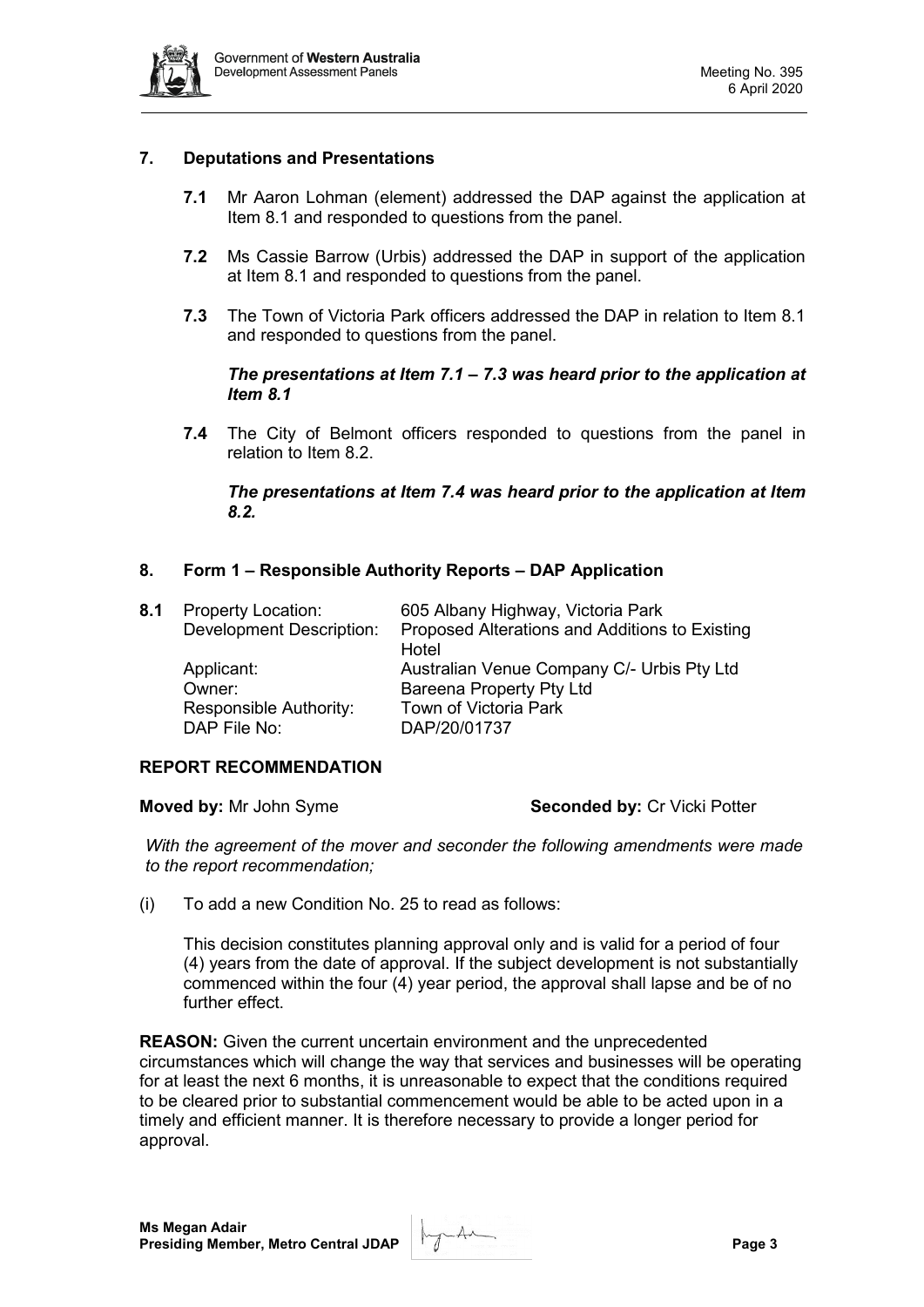

**Approve** DAP Application reference DAP/20/01737 and accompanying plans **(Attachment 2)** in accordance with Clause 68 of Schedule 2 (Deemed Provisions) of the *Planning and Development (Local Planning Schemes) Regulations 2015*, and the provisions of the Clause 29 of the Town of Victoria Park Town Planning Scheme No. 1, and pursuant to clause 24(1) and 26 of the Metropolitan Region Scheme subject to the following conditions:

# **Conditions**

- 1. Prior to lodging an application for a building permit, the architectural design, colours and materials of the rendered masonry wall to the external games room being modified so as to better complement the existing building, to the satisfaction of the Town.
- 2. Windows fronting State Street to be shut during the night period (i.e. after 2200 hours and before 0700 hours Monday – Saturday and before 0900 hours on Sundays and Public Holidays).
- 3. The external games room shall not be occupied by any patrons after 2200 hours and before 0900 hours Monday to Sunday and Public Holidays.
- 4. The polycarbonate sheeting to the extension of the existing hotel to be replaced with "double sheeting" (i.e. two layers of polycarbonate sheeting with a minimum 30mm air gap between the sheets). This shall be detailed in the plans and specifications submitted for the building permit and implemented thereafter to the satisfaction of the Town.
- 5. The function room is to have solid roofing, with a sound barrier ceiling with the performance of the sound barrier sheeting to be determined during the design development phase and be dictated by the type of function that is to be hosted in this space. This shall be detailed in the plans and specifications submitted for the building permit and implemented thereafter to the satisfaction of the Town.
- 6. Prior to lodging an application for a building permit, an updated Acoustic Report shall be submitted to the Town which includes the Mixed Use Development approved at Nos. 593-595 Albany Highway. Any recommended measures of the updated Acoustic Report shall be implemented prior to occupancy, or use of the development.
- 7. Certification from an acoustic consultant shall be provided to the Town that the measures identified in the Acoustic Reports have been undertaken to the Town's satisfaction and that compliance with the *Environmental Health (Noise) Regulations 1997* is achieved, prior to occupancy or use of the development.

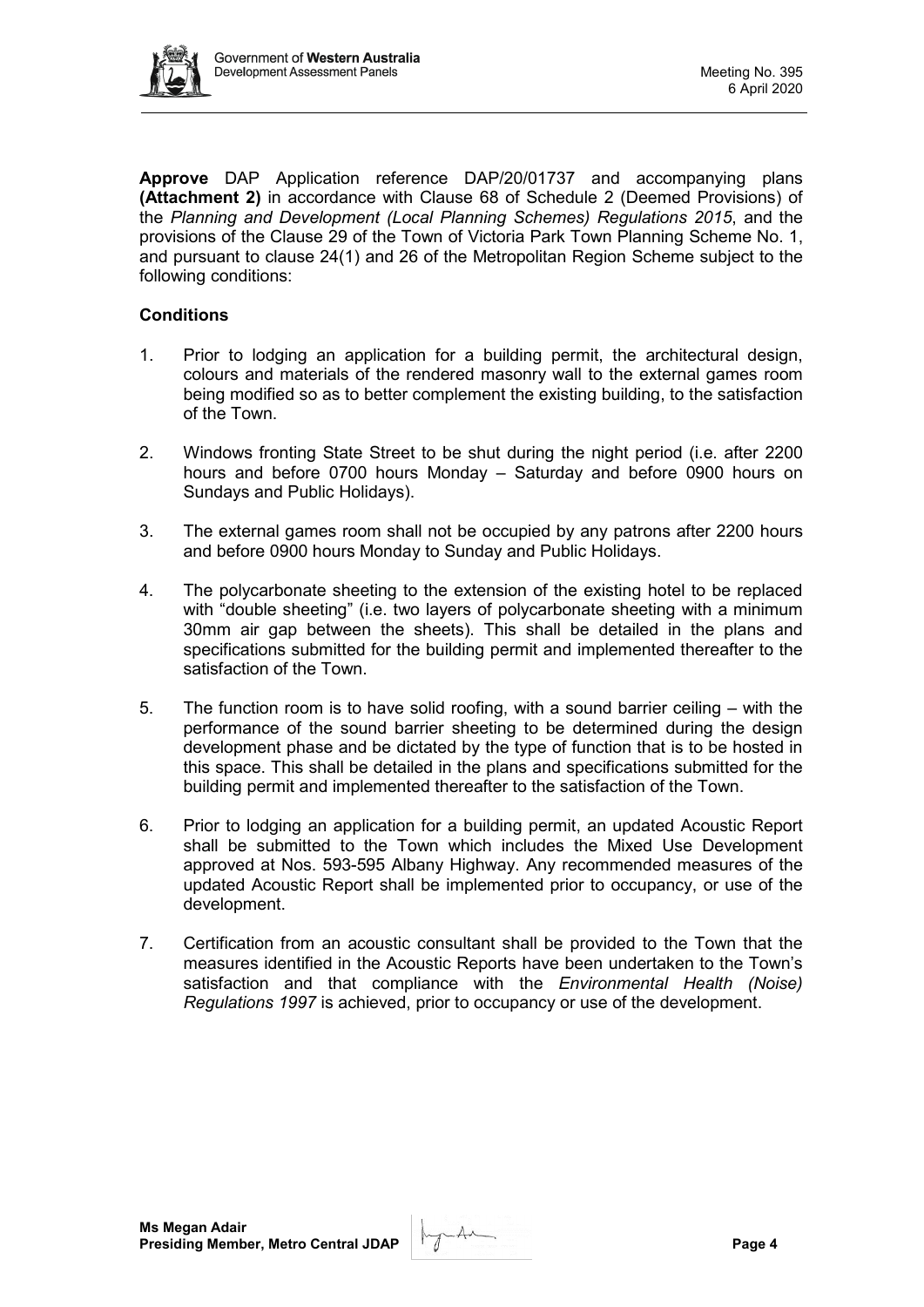

- 8. Prior to the occupation of the development, the operator is to submit and have approved by the Town, a Management Plan which addresses the following matters:
	- a) Hours of operation;
	- b) Security on the site;
	- c) Lighting in and around the site;
	- d) Security of patrons leaving the venue;
	- e) Sale of alcohol;
	- e) Methods of patron control (including training and surveillance);
	- f) Complaints procedure;
	- g) Assistance in departure from the venue (i.e. direct availability telephone link to a taxi service);
	- h) Noise, including the management measures to be implemented to ensure compliance with conditions 2 and 3; and
	- i) Patron numbers.
- 9. Any music in the beer garden area is to be ambient only.
- 10. The development, once commenced, is to be carried out in accordance with the approved plans, date stamped approved at all times, unless otherwise authorised by the Town.
- 11. Prior to lodging an application for a building permit, details of the finished floor levels of the beer garden to be submitted to and approved by the Town.
- 12. Prior to lodging an application for a building permit, all plant equipment, air conditioning units, hot water systems, water storage tanks, service metres, bin storage areas and clothes drying facilities must be located to minimise any visual and noise impact on the occupants of nearby properties and screened from view from the street. Design plans for the location, materials and construction for screening of any proposed external building plant must be submitted to and approved by the Town.
- 13. Prior to lodging an application for a building permit, a plan shall be submitted detailing the location of all external lighting, to the satisfaction of the Town. The lighting plan and subsequent lighting installed must demonstrate that any light spill to adjoining properties is minimised to acceptable levels and is in compliance with AS4282:1997. Lighting in accordance with the approved plan is to be installed prior to occupation or strata titling of the building(s), whichever occurs first.
- 14. Prior to the occupation or use of the development, all car parking spaces to be clearly line marked in accordance with AS2890.1 and thereafter maintained to the satisfaction of the Town.
- 15. The four car parking spaces marked in red on the approved plan do not form part of this application.
- 16. Prior to lodging an application for a building permit, a landscaping plan detailing size, location and type of planting to be provided to the satisfaction of the Town.
- 17. Prior to the occupation of the development, all landscaping is to be completed and thereafter maintained to the satisfaction of the Town.

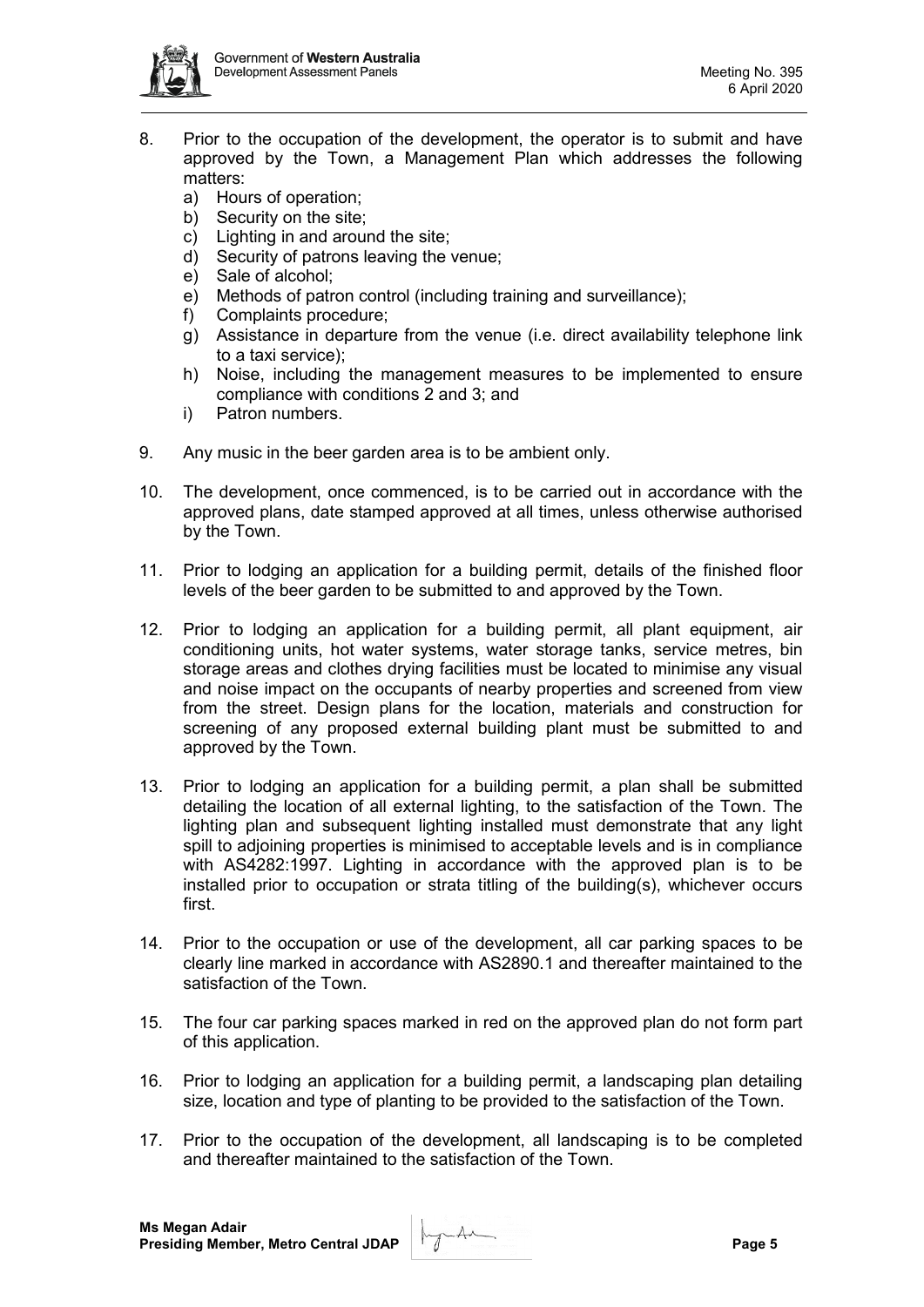

- 18. All windows and doors to street frontages are to be provided with clear glazing, and are not to be subsequently obscured by alternative window treatments, signage or internal shelves, to the satisfaction of the Town.
- 19. Prior to lodging an application for a building permit, the applicant must submit and have approved by the Town, and thereafter implement to the satisfaction of the Town, a Construction Management Plan addressing the following matters:
	- a) How materials and equipment will be delivered and removed from the site;
	- b) How materials and equipment will be stored on the site;
	- c) Parking arrangements for contractors;
	- d) Construction waste disposal strategy and location of waste disposal bins;
	- e) Details of cranes, large trucks or similar equipment which may block public thoroughfares during construction;
	- f) How risks of wind and/or water borne erosion and sedimentation will be minimised during and after the works; and
	- g) Other matters likely to impact on the surrounding properties.
- 19. All building works to be carried out under this development approval are required to be contained within the boundaries of the subject lot.
- 20. A Waste Management Plan must be submitted to and approved by the Town prior to lodging an application for a building permit. The plan must include the following details to the satisfaction and specification of the Town:
	- a) The location of bin storage areas and bin collection areas;
	- b) The number, volume and type of bins, and the type of waste to be placed in the bins;
	- c) Details of the future ongoing management of the bins and the bin storage areas;
	- d) Frequency of bin collections.

The Waste Management Plan must be implemented at all times to the satisfaction of the Town.

- 21. At all times provision must be made onsite for the storage and collection of garbage and other solid waste. A waste storage and collection area must be graded, drained and screened from public view, and the garbage collected regularly, to the satisfaction of the Town.
- 22. All areas of outdoor bin storage must be screened from public view. Design plans for the location, materials and construction of proposed screening are to be included on the building permit plans and implemented to the satisfaction of the Town thereafter.
- 23. The movement of delivery vehicles and activities outside buildings are to be limited to the hours of 7.00am to 7.00pm Monday to Fridays and 8.00am to 5:00pm Saturdays.
- 24. Prior to lodging an application for a building permit, stormwater disposal plans, details and calculations must be submitted for approval by the Town and thereafter implemented, constructed and maintained to the satisfaction of the Town.

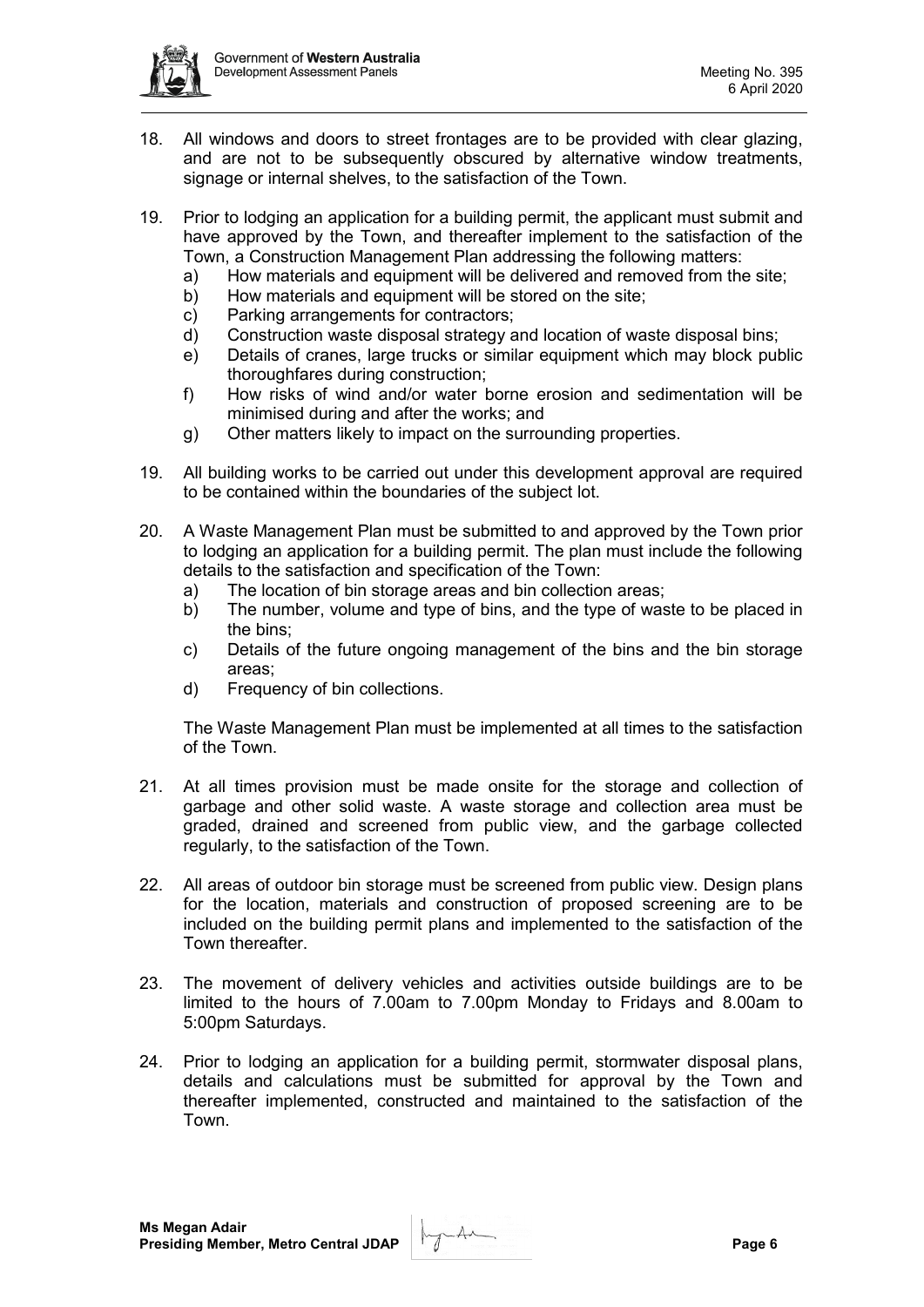

25. This decision constitutes planning approval only and is valid for a period of four (4) years from the date of approval. If the subject development is not substantially commenced within the four (4) year period, the approval shall lapse and be of no further effect.

# **Advice Notes**

- 1. Any amendments or modifications to the approved drawings forming part of this development approval may require the submission of an application for amendment to development approval and reassessment of the proposal.
- 2. Should the applicant be aggrieved by this decision a right of appeal may exist under the provisions of the Town Planning Scheme or the Metropolitan Region Scheme and the applicant may apply for a review of the determination of Council by the State Administrative Tribunal within 28 days of the date of this decision.
- 3. All stormwater drainage for commercial/industrial and multi residential developments (5 or more units) shall be designed and signed by a practicing Hydraulic Consultant. An overland flow path is to be included in the design to ensure diversion of stormwater from the developments during storm events.
- 4. This approval does not include the approval of any signage. Any signage for the development to be the subject of a separate approval.
- 5. The applicant/owner should refer to the Requirements of Other Council Business Units (see Attachment 10), which are relevant to the submission of a building permit and/or the carrying out of the development for which this approval is granted. This development approval does not remove the need to obtain licences, permits or other forms of approval that may be required under other legislation or requirements of Council.

# **The Report Recommendation was put and CARRIED UNANIMOUSLY.**

**REASON:** In accordance with details contained in the Responsible Authority Report.

*Cr Ronhhda Potter and Cr Vicki Potter left the panel at 1.37pm.*

*Cr Phil Marks and Cr Robert Rossi joined the panel at 1.37pm*

| 8.2 Property Location:          | Lots 790 and 791 (292) Great Eastern Highway,<br>Ascot                                      |
|---------------------------------|---------------------------------------------------------------------------------------------|
| <b>Development Description:</b> | Mixed Use Development comprising 68 Multiple<br>Dwellings, Convenience Store and Restaurant |
| Applicant:                      | <b>Resolve Group Pty Ltd</b>                                                                |
| Owner:                          | <b>Ausquest Land Pty Ltd</b>                                                                |
| Responsible Authority:          | City of Belmont                                                                             |
| DAP File No:                    | DAP/17/01325                                                                                |

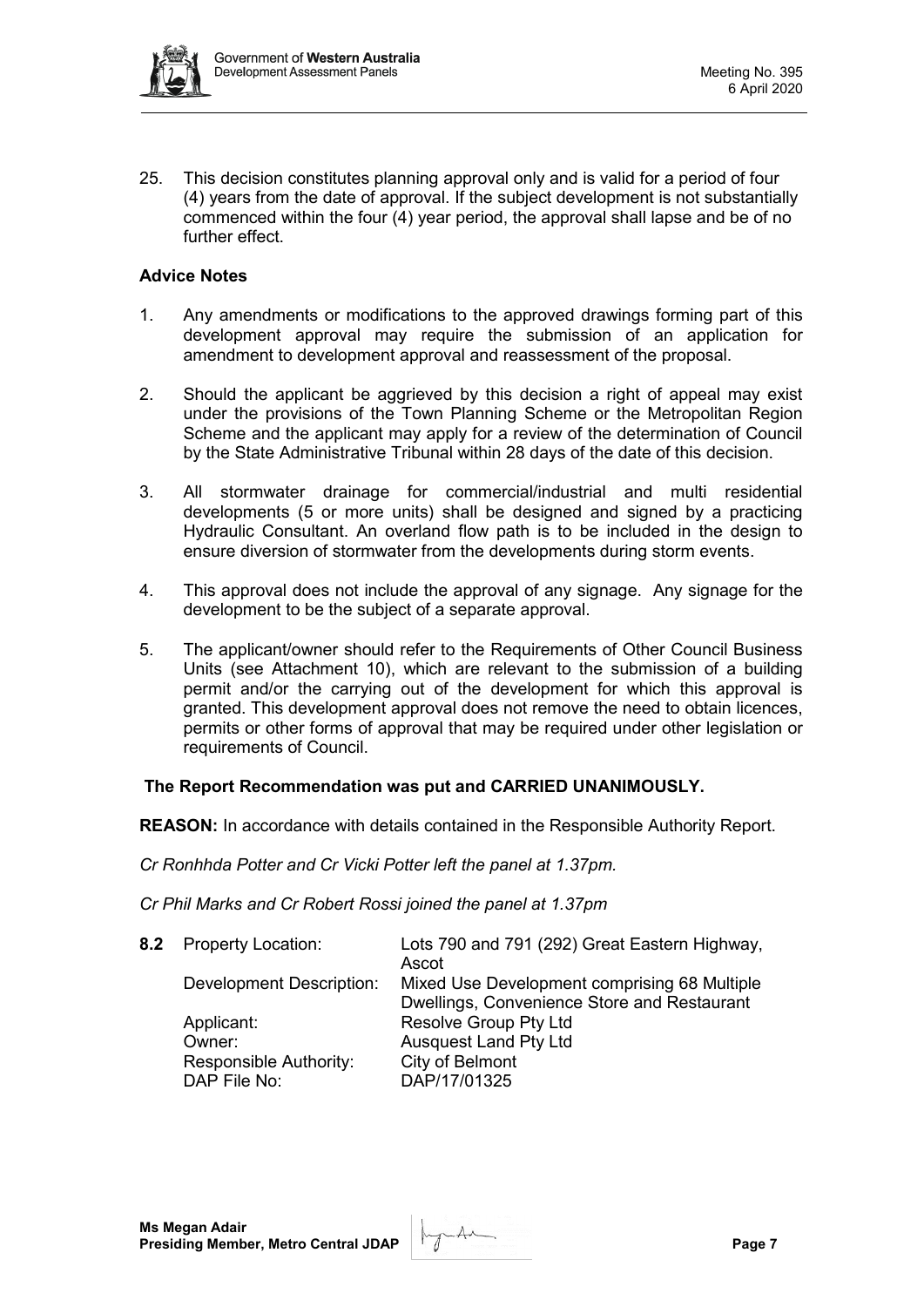

# **REPORT RECOMMENDATION**

**Moved by: Cr Phil Marks <b>Seconded by: Mr** Vernon Butterly

That the Metro Central JDAP resolves to:

**Refuse** DAP Application reference DAP/17/01325 and accompanying plans dated 22 January 2020 for the development of 68 'Multiple Dwellings', 'Convenience Store' and a 'Restaurant' at Lot 790 & 791 (292) Great Eastern Highway, Ascot in accordance with the *Planning and Development (Local Planning Schemes) Regulations 2015*, the Metropolitan Region Scheme and the provisions of the City of Belmont Local Planning Scheme No. 15 for the following reasons:

- 1. The side boundary and rear boundary setbacks of the development adversely impact on the character of the locality and amenity of the neighbouring properties, contrary to the requirements of Part 2.4 of State Planning Policy 7.3 Volume 2, and Clause 67 (m) and (n) of the *Planning and Development (Local Planning Schemes) Regulations 2015*.
- 2. The development does not make adequate provision for building depth, building separation, solar and daylight access, and natural ventilation, contrary to the requirements of Parts 2.6, 2.7, 4.1, and 4.2 of State Planning Policy 7.3 Volume 2.
- 3. The development does not satisfy the Element Objectives under Part 3.5 (Visual privacy) of State Planning Policy 7.3 Volume 2.

# **The Report Recommendation was put and CARRIED UNANIMOUSLY.**

**REASON:** In accordance with details contained in the Responsible Authority Report.

**9. Form 2 – Responsible Authority Reports – Amending or cancelling DAP development approval**

Nil